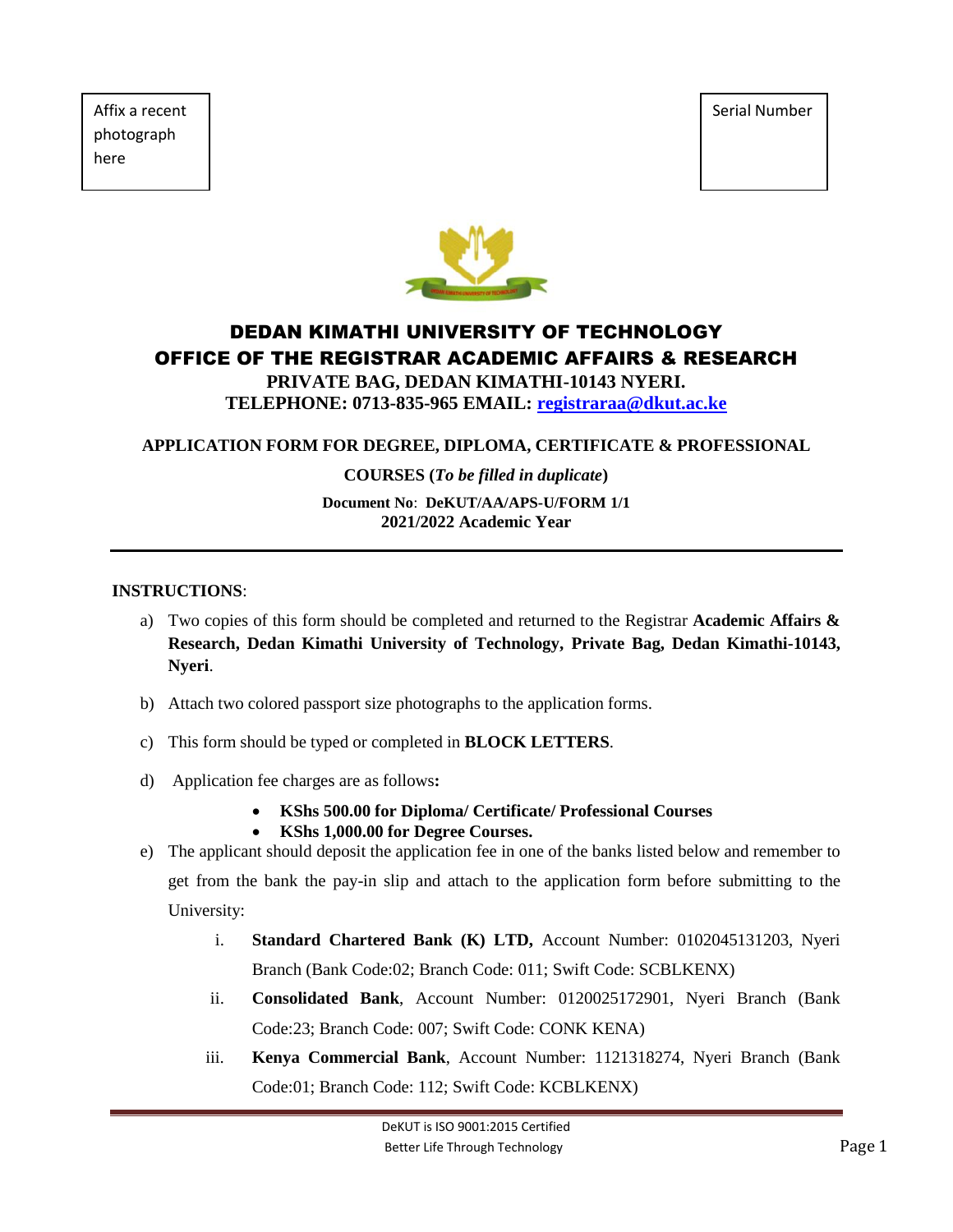- iv. **Equity Bank**, Account Number: 1150297300480, Nyeri Branch (Bank Code:68; Branch Code: 011; Swift Code: EQBLKENA)
- v. **Family Bank**, Account Number: 055000028807, Nyeri Branch (Bank Code:70; Branch Code: 055; Swift Code: FABLKENA)

# **1. PERSONAL DETAILS**

# **2. INDICATE THE PROGRAMME APPLIED FOR IN ORDER OF PREFERENCE**

| <b>CHOICE</b> | <b>COURSE/PROGRAMME</b> |
|---------------|-------------------------|
|               |                         |
|               |                         |
|               |                         |

| Projected Reporting/Starting Date: (Choose one by Ticking appropriately) |           |         |  |  |  |  |
|--------------------------------------------------------------------------|-----------|---------|--|--|--|--|
| May<br>September                                                         |           | January |  |  |  |  |
| Mode of Study (Choose one by Ticking appropriately)                      |           |         |  |  |  |  |
| Full Time                                                                | Part Time |         |  |  |  |  |

# **3. EDUCATION BACKGROUND**

| <b>SCHOOLS ATTENDED</b><br>(Starting with the Highest) | <b>DATES</b><br>From (year)To<br>(year) |  | <b>QUALIFICATIONS /AWARD</b> |
|--------------------------------------------------------|-----------------------------------------|--|------------------------------|
|                                                        |                                         |  |                              |
|                                                        |                                         |  |                              |
|                                                        |                                         |  |                              |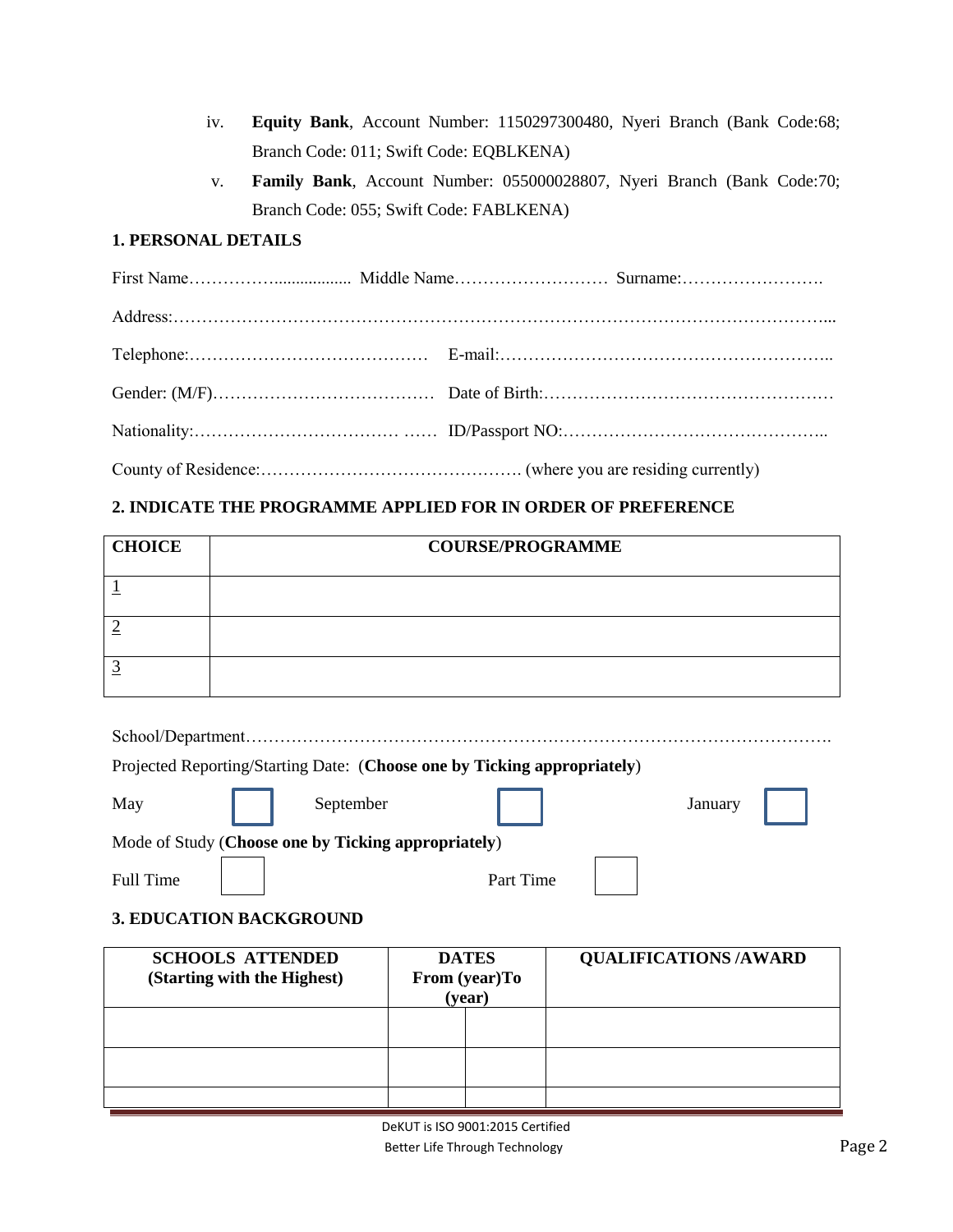N/B: Attach certified copies of the relevant Academic Certifications and two passport size photographs.

# **4. SPONSORSHIP**

#### a) Self: [ ]

b) Others (parent, organization etc):……………………………………………………………….(Specify) Address:……………………………………………………………………………………………. Telephone:………………………………………………………………………………………….. Contact person:…………………………………………………………………………………….

c) Name and address of nearest relative, person or agency to be contacted in case of emergency

# **5. TERMS AND CONDITIONS**

- 1. Course fees must be paid at the time of registration and registration deadline, unless prior credit arrangement are made and approved by the Registrar Academic Affairs.
- 2. Any refund on fees paid will be processed as per the Fee Payment Policy.
- 3. A KShs. 1,000 service fee will be charged on all returned cheques.
- 4. The University does not accept any liability for loss or damage to any property brought or left on the premises by students.
- 5. Students will be charged for any damage caused to equipment by their negligence.
- 6. Certificates will only be awarded after the fulfillment of all the particular course's requirements.
- 7. The University allows deferment of studies to a later intake incase the applicant is not ready for admission at any given reporting date.

# **6. DECLARATION**

I certify that the information provided by me on this form is correct to the best of my knowledge. I further certify that I have read, understood and agreed to comply with the terms stipulated herein.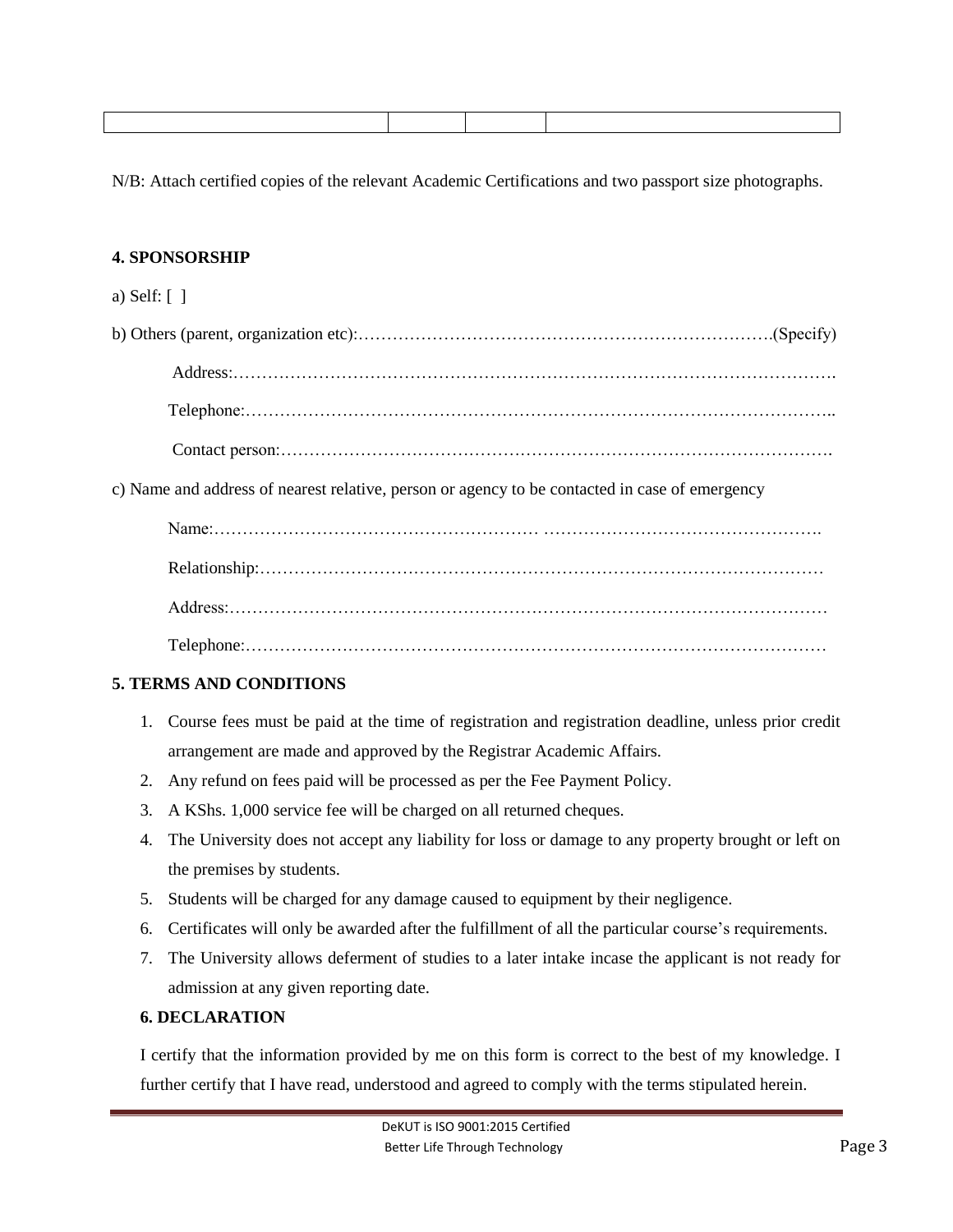|                             |                                                                                 |               | $\mathbf{Date}$ : |  |                                                                                                                                                                |  |
|-----------------------------|---------------------------------------------------------------------------------|---------------|-------------------|--|----------------------------------------------------------------------------------------------------------------------------------------------------------------|--|
| <b>7. CUSTOMER FEEDBACK</b> |                                                                                 |               |                   |  |                                                                                                                                                                |  |
|                             |                                                                                 |               |                   |  | In what ways did you learn about DEDAN KIMATHI UNIVERSITY OF TECHNOLOGY?                                                                                       |  |
| a)                          | Social Media (specify)                                                          |               |                   |  | (i) Face book $\begin{bmatrix} 1 \\ 0 \end{bmatrix}$ (ii) Twitter $\begin{bmatrix} 1 \\ 0 \end{bmatrix}$ (iii) You Tube $\begin{bmatrix} 1 \\ 0 \end{bmatrix}$ |  |
|                             | $(iv)$ WhatsApp $\lceil \rceil$                                                 | (v) Instagram |                   |  |                                                                                                                                                                |  |
| b)                          | School Visit (specify) (i) Visit to DeKUT $\begin{bmatrix} \quad \end{bmatrix}$ |               |                   |  | (ii) Visit by DeKUT Staff                                                                                                                                      |  |
| C)                          | Print media                                                                     |               |                   |  |                                                                                                                                                                |  |
| d)                          | University Website                                                              |               |                   |  |                                                                                                                                                                |  |
| e)                          | Nairobi Campus visit                                                            |               |                   |  |                                                                                                                                                                |  |
| f)                          | Main Campus Visit                                                               |               |                   |  |                                                                                                                                                                |  |

# **NOTE:** All correspondence should be addressed to:-

g) Radio Advert [ ] h) TV Advert [ ] i) Face book [ ] j) Exhibition/ Shows [ ] k) Friends [ ]

l) Parents [ ] m) Education Marketing Clinics [ ]

Registrar Academic Affairs & Research Office, Dedan Kimathi University of Technology, PRIVATE BAG, DEDAN KIMATHI-10143, NYERI.

# **8. FOR OFFICIAL USE ONLY**

| Serial<br>No. | Receipt No. | Sponsor | Date<br>Received | Selected | Not selected |
|---------------|-------------|---------|------------------|----------|--------------|
|               |             |         |                  |          |              |
|               |             |         |                  |          |              |
|               |             |         |                  |          |              |

Name of School/Institute in which the Programme is based………………………………………………………………